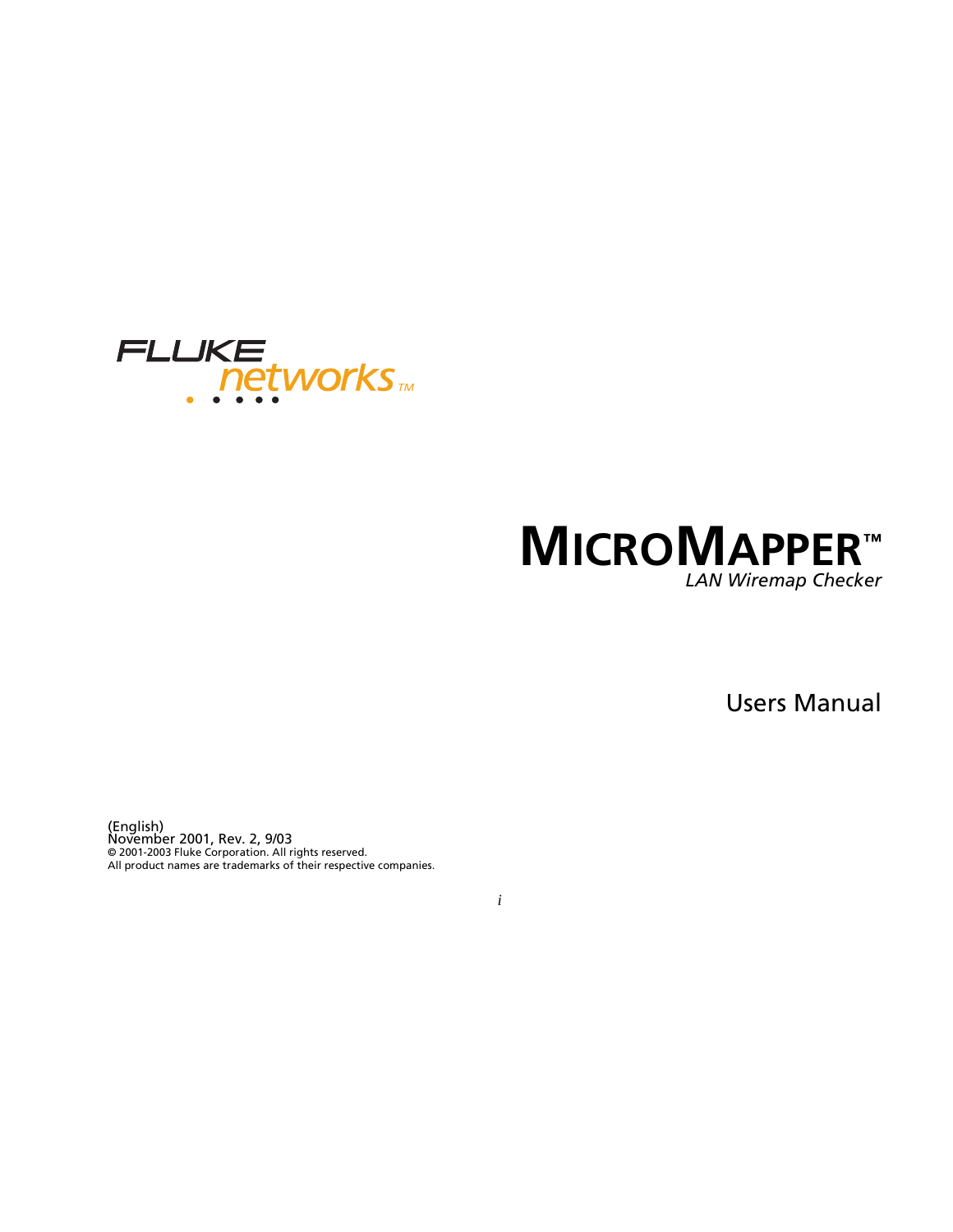#### **LIMITED WARRANTY AND LIMITATION OF LIABILITY**

Each Fluke Networks product is warranted to be free from defects in material and workmanship under normal use and service. The warranty period is one year and begins on the date of purchase. Parts, accessories, product repairs and services are warranted for 90 days. This warranty extends only to the original buyer or end-user customer of a Fluke Networks authorized reseller, and does not apply to disposable batteries, cable connector tabs, cable insulation-displacement connectors, or to any product which, in Fluke Networks' opinion, has been misused, altered, neglected, contaminated, or damaged by accident or abnormal conditions of operation or handling. Fluke Networks warrants that software will operate substantially in accordance with its functional specifications for 90 days and that it has been properly recorded on non-defective media. Fluke Networks does not warrant that software will be error free or operate without interruption.

Fluke Networks authorized resellers shall extend this warranty on new and unused products to end-user customers only but have no authority to extend a greater or different warranty on behalf of Fluke Networks. Warranty support is available only if product is purchased through a Fluke Networks authorized sales outlet or Buyer has paid the applicable international price. Fluke Networks reserves the right to invoice Buyer for importation costs of repair/replacement parts when product purchased in one country is submitted for repair in another country.

Fluke Networks' warranty obligation is limited, at Fluke Networks' option, to refund of the purchase price, free of charge repair, or replacement of a defective product which is returned to a Fluke Networks authorized service center within the warranty period.

To obtain warranty service, contact your nearest Fluke Networks authorized service center to obtain return authorization information, then send the product to that service center, with a description of the difficulty, postage and insurance prepaid (FOB Destination). Fluke Networks assumes no risk for damage in transit. Following warranty repair, the product will be returned to Buyer, transportation prepaid (FOB Destination). If Fluke Networks determines that failure was caused by neglect, misuse, contamination, alteration, accident or abnormal condition of operation or handling, or normal wear and tear of mechanical components, Fluke Networks will provide an estimate of repair costs and obtain authorization before commencing the work. Following repair, the product will be returned to the Buyer transportation prepaid and the Buyer will be billed for the repair and return transportation charges (FOB Shipping Point).

THIS WARRANTY IS BUYER'S SOLE AND EXCLUSIVE REMEDY AND IS IN LIEU OF ALL OTHER WARRANTIES, EXPRESS OR IMPLIED, INCLUDING BUT NOT LIMITED TO ANY IMPLIED WARRANTY OF MERCHANTABILITY OR FITNESS FOR A PARTICULAR PURPOSE. FLUKE NETWORKS SHALL NOT BE LIABLE FOR ANY SPECIAL, INDIRECT, INCIDENTAL OR CONSEQUENTIAL DAMAGES OR LOSSES, INCLUDING LOSS OF DATA, ARISING FROM ANY CAUSE OR THEORY.

Since some countries or states do not allow limitation of the term of an implied warranty, or exclusion or limitation of incidental or consequential damages, the limitations and exclusions of this warranty may not apply to every buyer. If any provision of this Warranty is held invalid or unenforceable by a court or other decision-maker of competent jurisdiction, such holding will not affect the validity or enforceability of any other provision.

6/01 Fluke Networks PO Box 777 Everett, WA 98206-0777 USA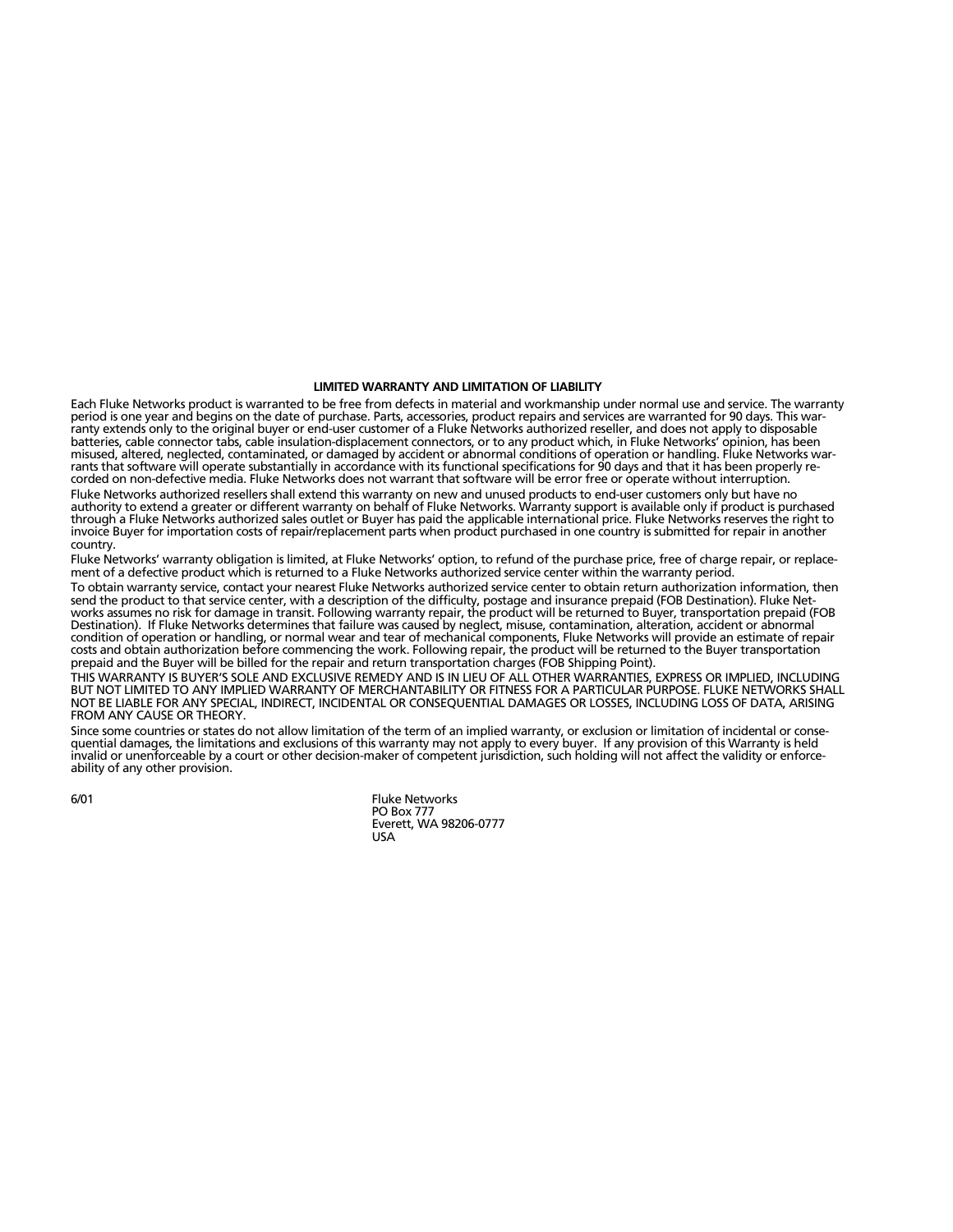# **Table of Contents**

**Title** 

### Page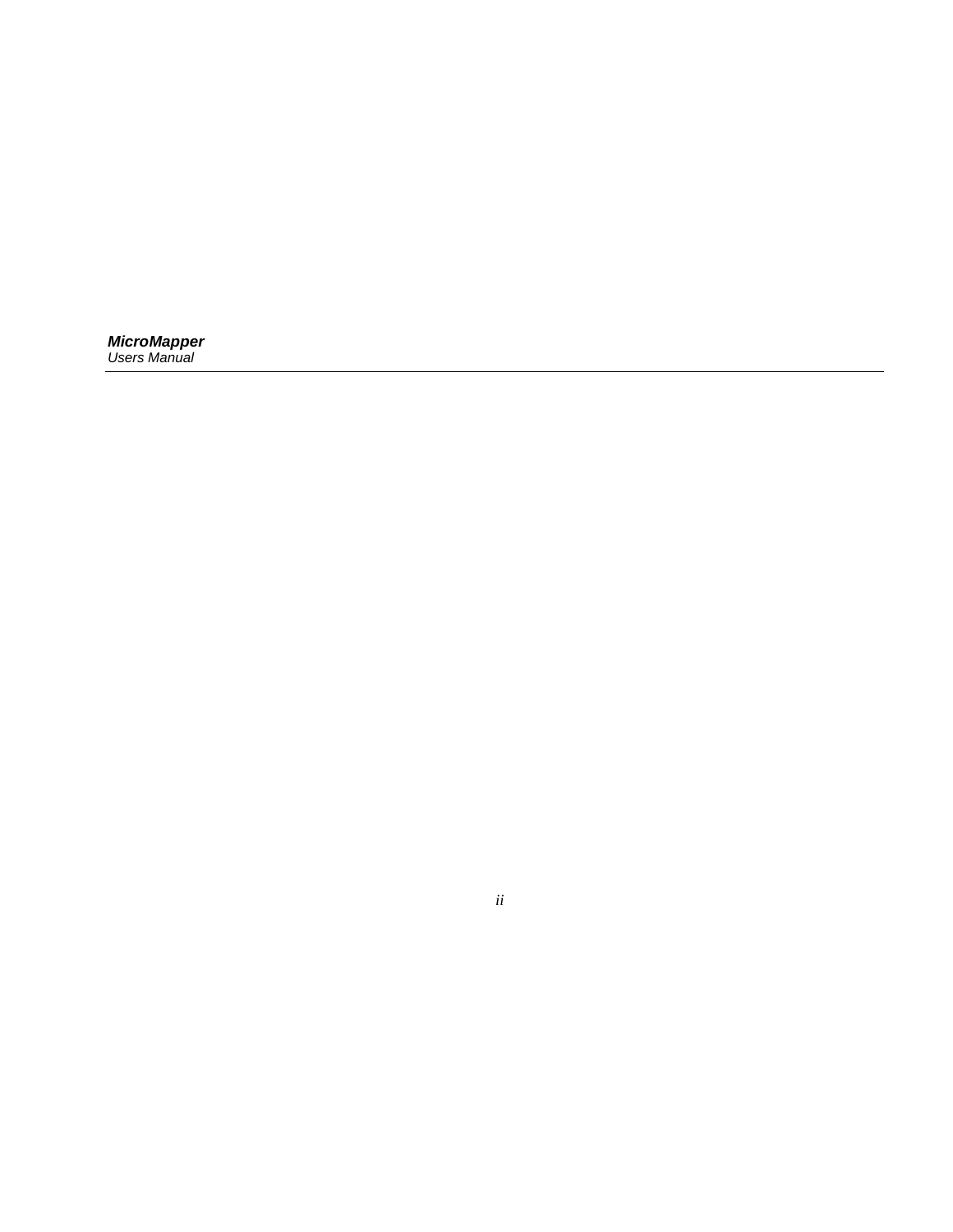# *MICRO MAPPER ™*

### <span id="page-4-0"></span>*Introduction*

Congratulations on your purchase of the MICROMAPPER™ network cable tester!

The MICRO MAPPER is a hand-held cable tester that enables network professionals to quickly and easily verify the integrity of Ethernet twisted pair cables. In one step, the MICRO MAPPER will test twisted pair cabling for opens, shorts, reversed, crossed, and split pairs. Simply slide the switch to the Cable position, press the (TEST) button and the MICRO MAPPER will automatically scan for any existing faults in your cable. The specially designed remote unit is provided for one-person testing of installed cabling. The tone generator function can be used with the MicroProbe cable tracer to trace cables and locate cables hidden in ceilings, walls, floors, and bundles.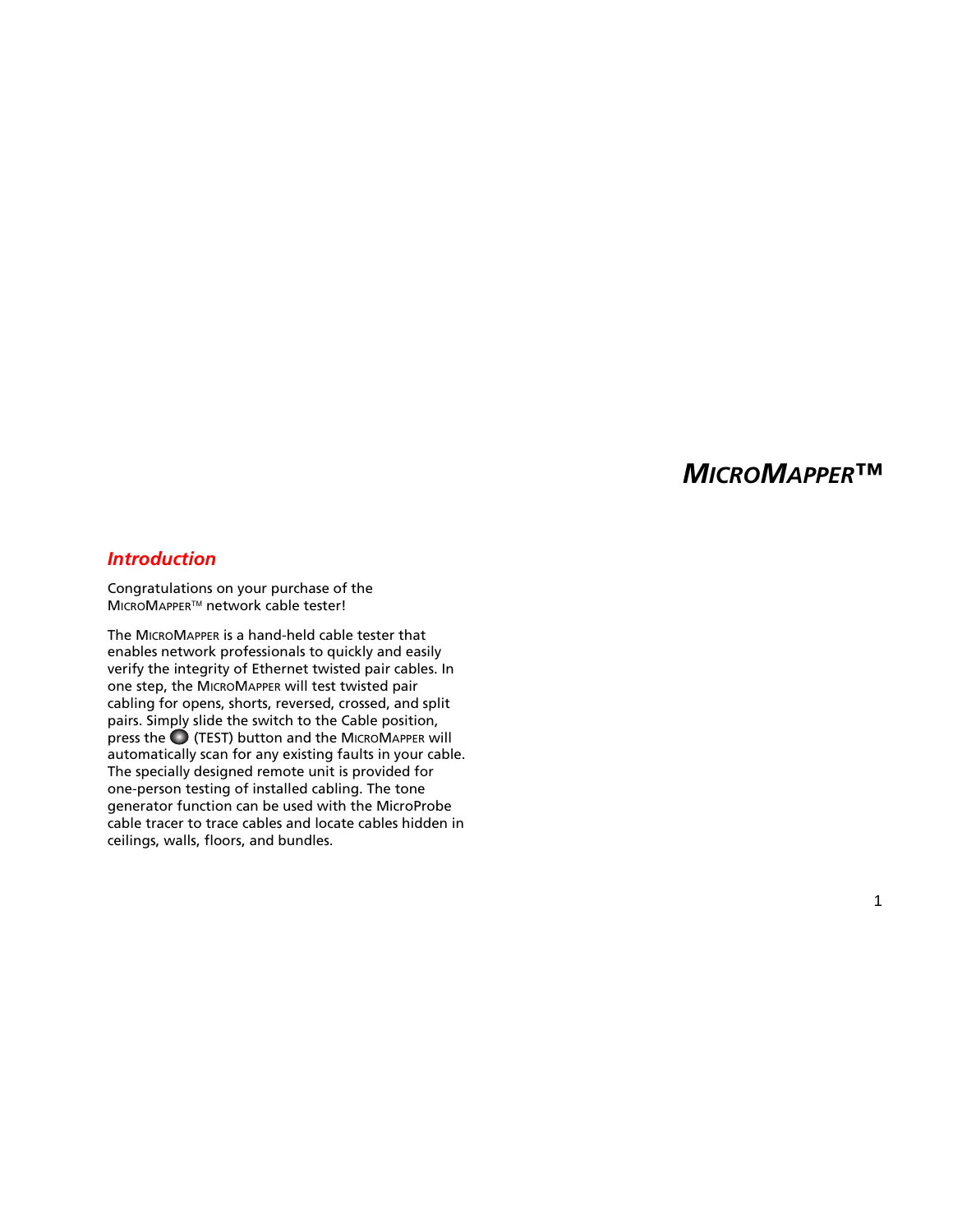# <span id="page-5-0"></span>*Features*

- Tests for wiring faults and detects opens, shorts, crossed, reversed, and split pairs. (Split pair fault detection requires a minimum cable length of 15.75" (40cm))
- Verifies shield integrity
- MICROMAPPER's Remote Identifier enables one person to test installed cabling
- Easy to read fault display and high speed testing
- Generation of two tones for tracing cables and locating hidden cables
- Debug-mode for detailed fault identification results
- Auto-sleep mode to decrease power consumption

# *MICROMAPPER Kit Content*

Your MICROMAPPER kit contains the following:

- 1 MICROMAPPER network cable tester
- 1 MICROMAPPER remote
- Patch cord
- Quick Reference Guide
- Product Manuals CD

## *Registration*

Registering your product with Fluke Networks gives you access to valuable information on product updates, troubleshooting tips, and other support services.

To register, fill out the online registration form on the Fluke Networks website at [www.flukenetworks.com/registration.](http://flukenetworks.com/registration) If you do not have Internet access, print the registration form from the CD included with the product. Fill out the form, then mail or fax it to the appropriate address for your country.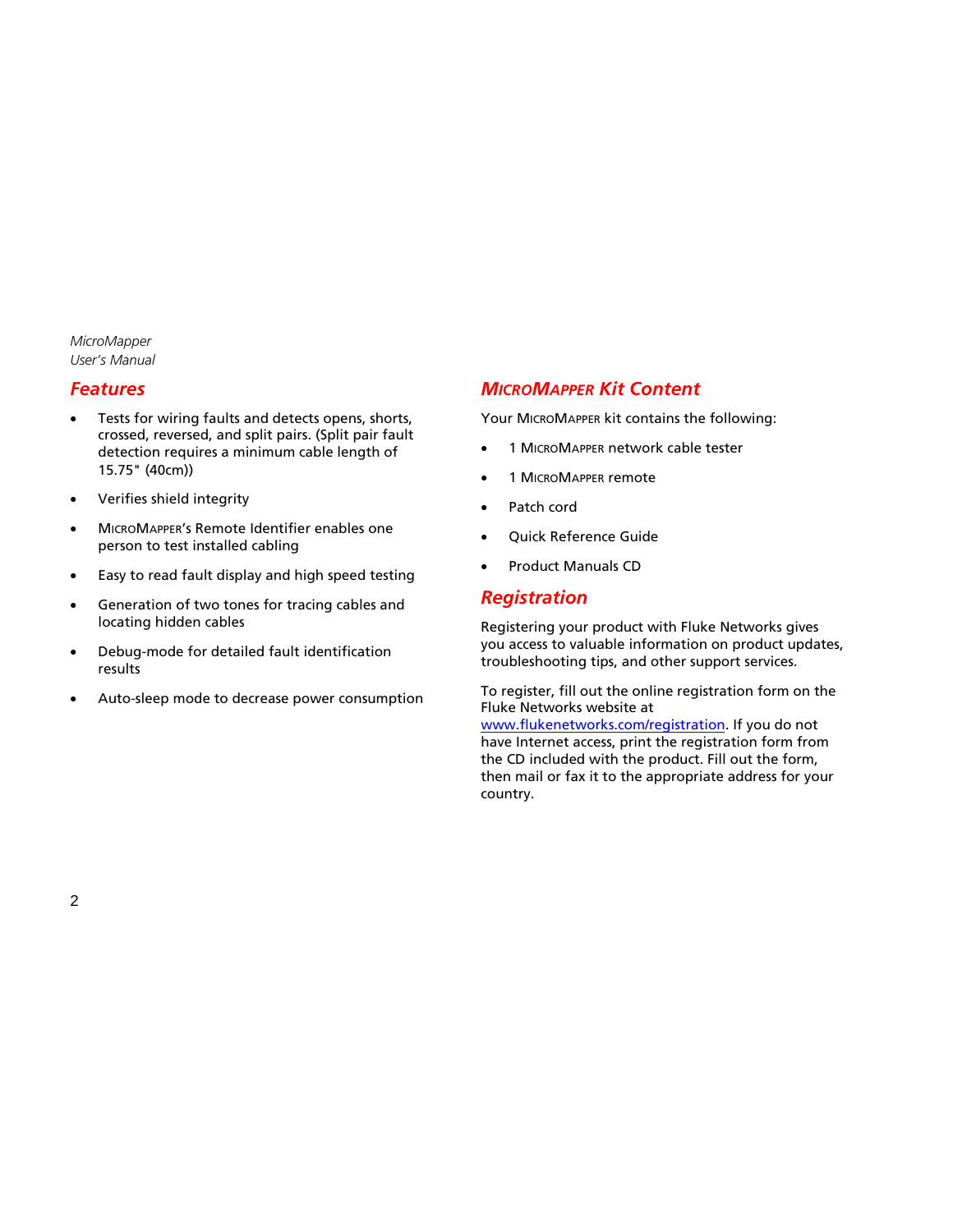# <span id="page-6-0"></span>*Safety Information*

## **Warnings**

**Do not connect MICROMAPPER to a live circuit as it may damage the unit.**

**Do not open the unit or attempt to repair in case of malfunction. Please send it back to your distributor for repair or replacement.**

### **Caution**

**Strong radio frequency fields may cause inaccurate readings.**

**Do not drop or get the unit wet. Do not expose MICROMAPPER to extreme humidity or direct sunlight.**

# *Contacting Fluke Networks*



 $\mathbb{X}$ 

- [www.flukenetworks.com](http://flukenetworks.com)
- support@flukenetworks.com
- $\textcolor{red}{\blacksquare}$ 
	- +1-425-446-4519
- Australia: 61 (2) 8850-3333 or 61 3 9329 0244
- Beijing: 86 (10) 6512-3435
- Brazil: 11 3044 1277
- Canada: 1-800-363-5853
- Europe: +44 1923 281 300
- Hong Kong: 852 2721-3228
- Japan: +81-3-3434-0181
- Korea: 82 2 539-6311
- Singapore: +65-6738-5655
- Taiwan: (886) 2-227-83199
- USA: 1-800-283-5853

Visit our website at [www.flukenetworks.com](http://flukenetworks.com) for a complete list of phone numbers.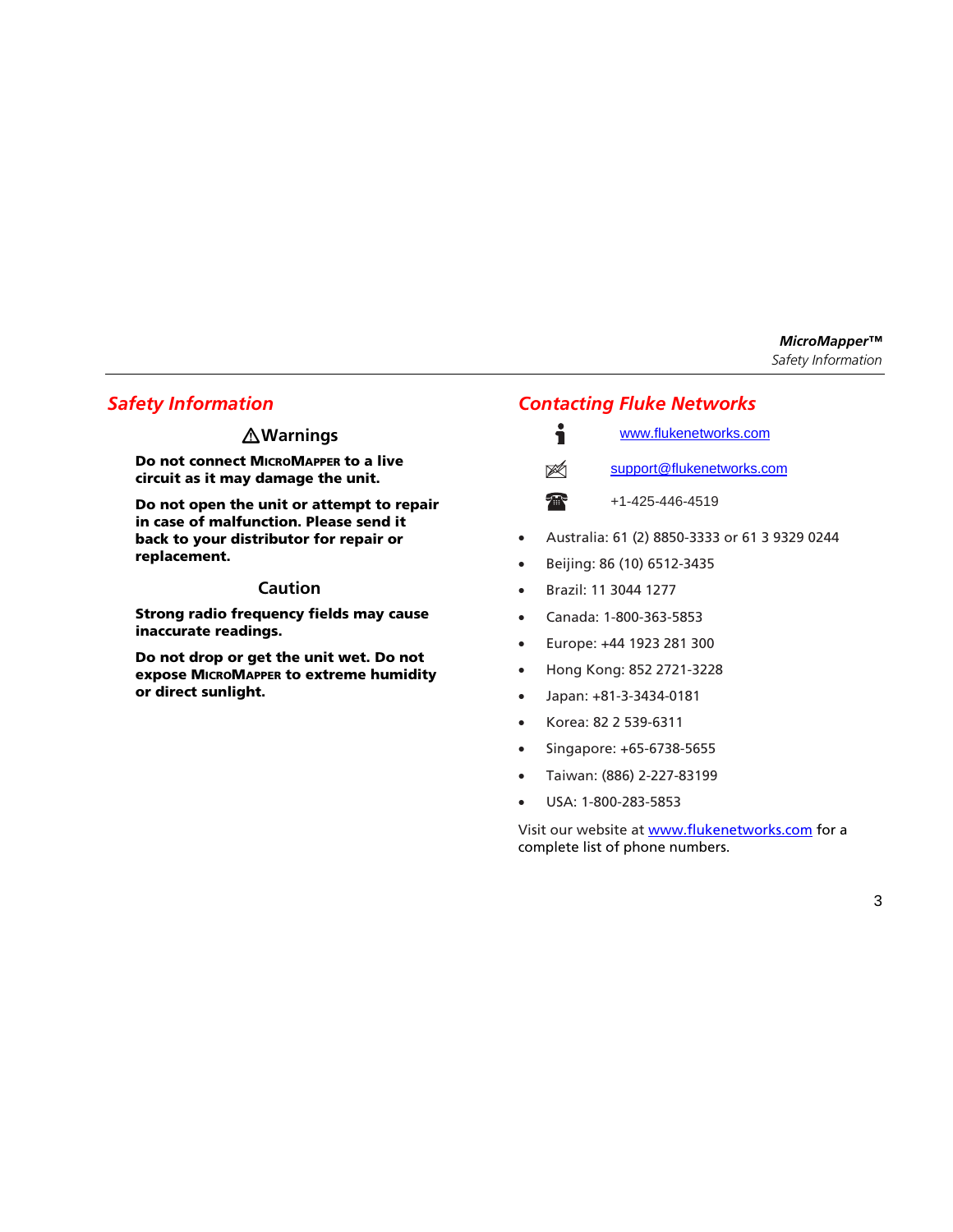# <span id="page-7-0"></span>*MICROMAPPER Controls and LEDs*



#### **Table 1. MICROMAPPER Controls and LEDs**

| <b>Item</b><br><b>Number</b> | <b>Description</b>                   |
|------------------------------|--------------------------------------|
| $\left(1\right)$             | Pair and Shield Indicator LEDs       |
| $\left( 2\right)$            | Toner LED                            |
| (3)                          | <b>TEST button</b>                   |
| $\left( 4\right)$            | <b>REMOTE Adapter with RJ45 Jack</b> |
| $\left(5\right)$             | RJ45 Jack                            |
| (6)                          | Off/Cable/Toner Switch               |
| $\overline{7}$               | <b>Fault LEDs</b>                    |
| 8                            | Low Battery LED                      |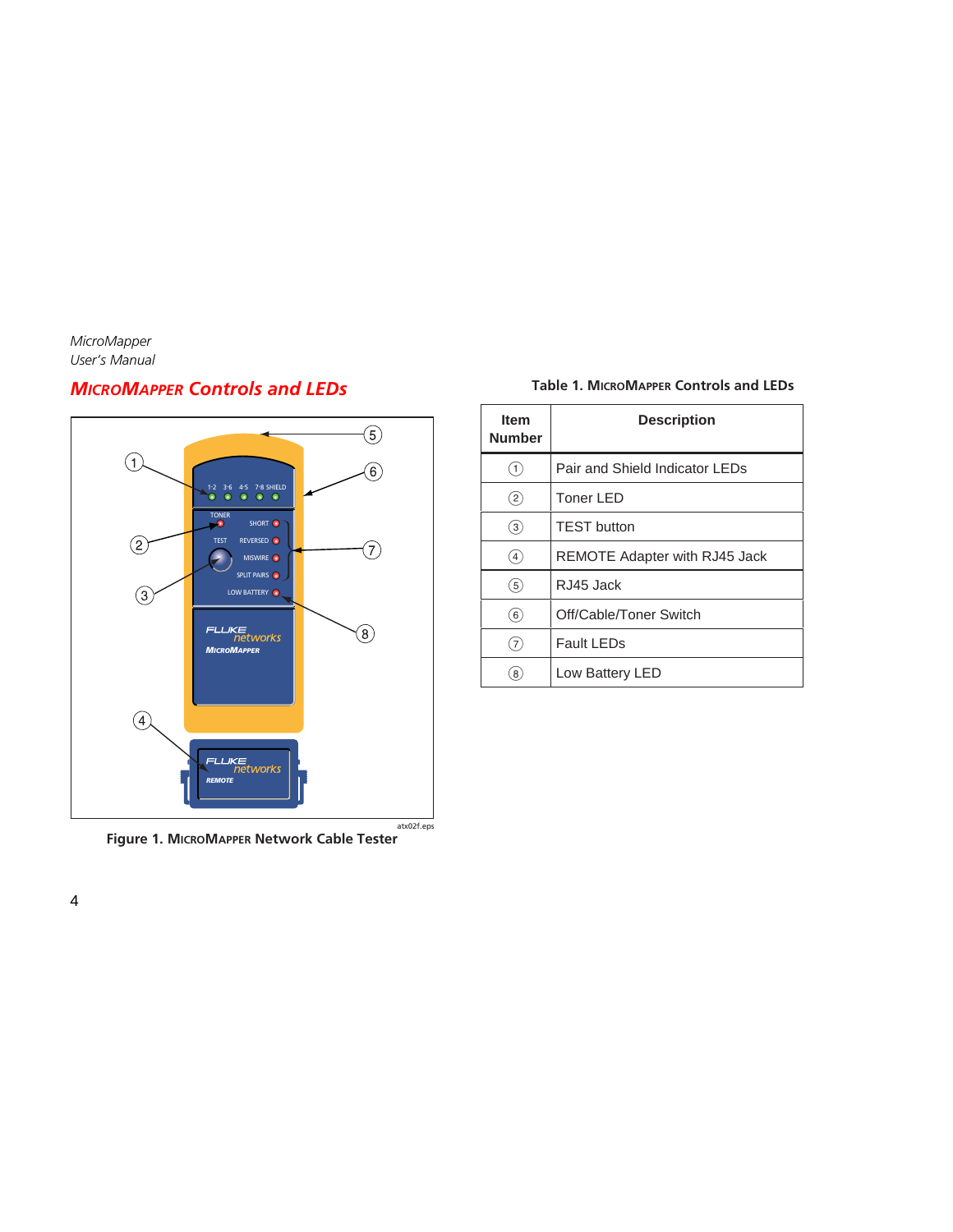# <span id="page-8-0"></span>*Battery*

MICROMAPPER requires four 1.5 AAA batteries. IEC : LR03. Others : AAA, E92, 4003; JIS : AM 4 ; ANSI : 24A; 1.5 Volt (nominal).



The Battery LED will light up when MICROMAPPER detects a low battery condition. Using MICROMAPPER with a low battery may affect the test accuracy. If MICROMAPPER is stored for more than a month, the battery should be removed.

# *MICROMAPPER's Toner Operation*

- 1. Slide the switch on the right side of MICROMAPPER to the **Toner** position.
- 2. Connect the cable to the MICROMAPPER's RJ45 jack. (To send a tone into a patch panel, connect one end of the included patch cord to the MICROMAPPER's RJ45 jack and the other end to a jack on the panel.)
- 3. To generate tone 1, press and quickly release the (TEST) button.
- 4. To generate tone 2, press and hold the  $\bigcirc$  (TEST) button for two seconds.
- 5. Use the MICROPROBE to trace the connected cable. The signal reception is strongest near the cable under test.
- 6. Slide the switch on the right side to the **Off** position to discontinue the tone. (Always power the unit off to prevent battery drain.)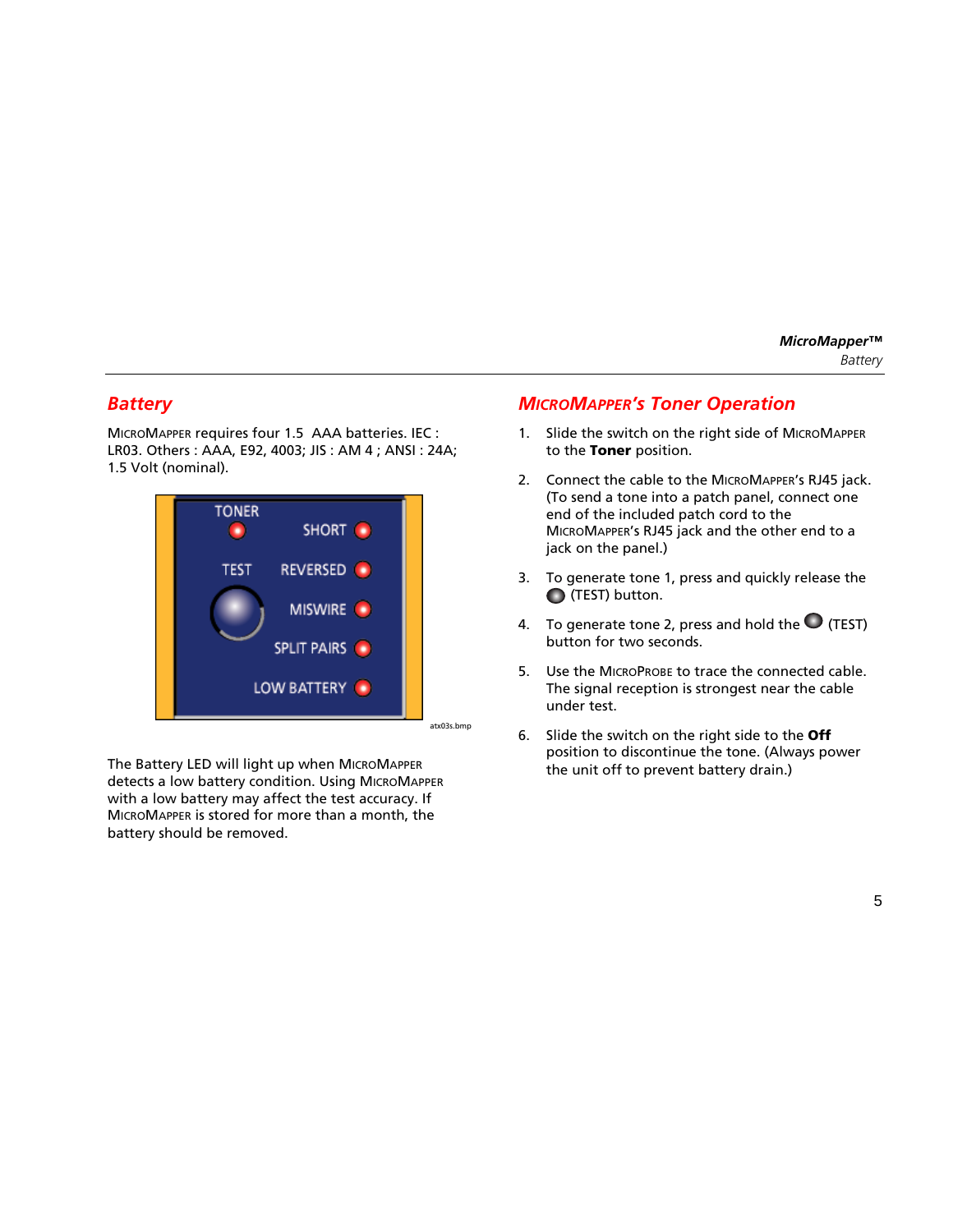# <span id="page-9-0"></span>*MICROMAPPER Tests*

- 1. Slide the switch on the right side to the **Cable** position to turn MICROMAPPER on.
- 2. Connect one end of the cable to be tested to the MICROMAPPER's RJ45 jack.
- 3. Connect the other end of the cable to the MICROMAPPEr Remote's RJ45 jack.
- 4. Press  $\bigcirc$  (TEST) to view the results.
- 5. The horizontal LEDs indicate the cable's integrity status.
	- Green: Pair or Shield is good
	- Green flashing: Pair or Shield is faulty
	- No light: Pair is open or cable is not shielded

The vertical LEDs indicate the wiring faults and a low battery status. Wiring faults are: **SHORT**, **REVERSED**, **MISWIRE**, **SPLIT PAIRS**.

- 6. To find out a fault on a specific pair, use MICROMAPPER's diagnostic feature.
- 7. Press and hold  $\bigcirc$  (TEST) for more than 2 seconds.

MICROMAPPER will scan each pair and the shield pausing and flashing each green LED separately. If a faulty pair is detected, the corresponding fault status will blink in red.

### *Not*e

*Push the Remote Terminator onto the MicroMapper until it snaps into position. This configuration allows you to conveniently test patch cables.*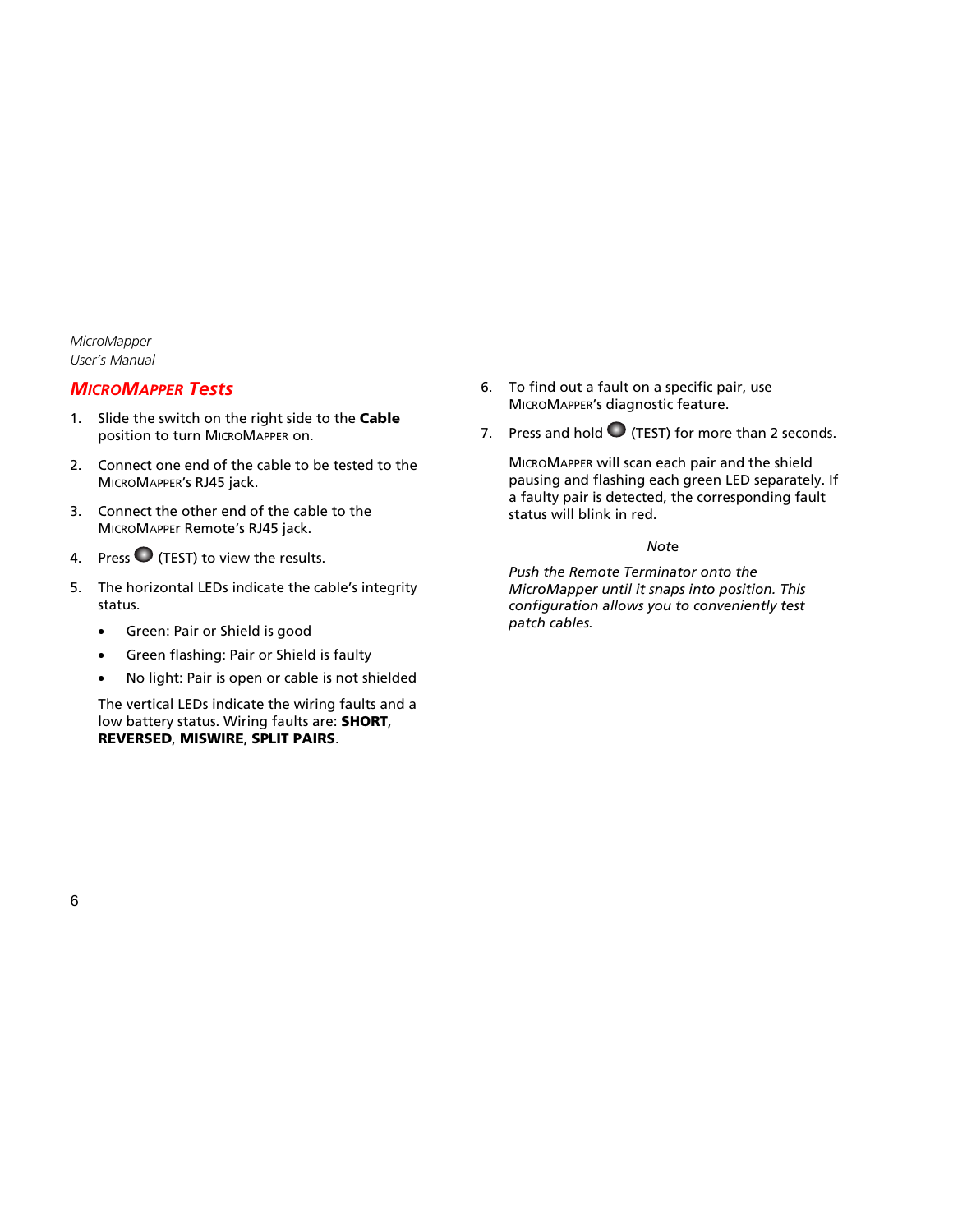## <span id="page-10-0"></span>*Fault Status*

**SHORT**



**OPEN**

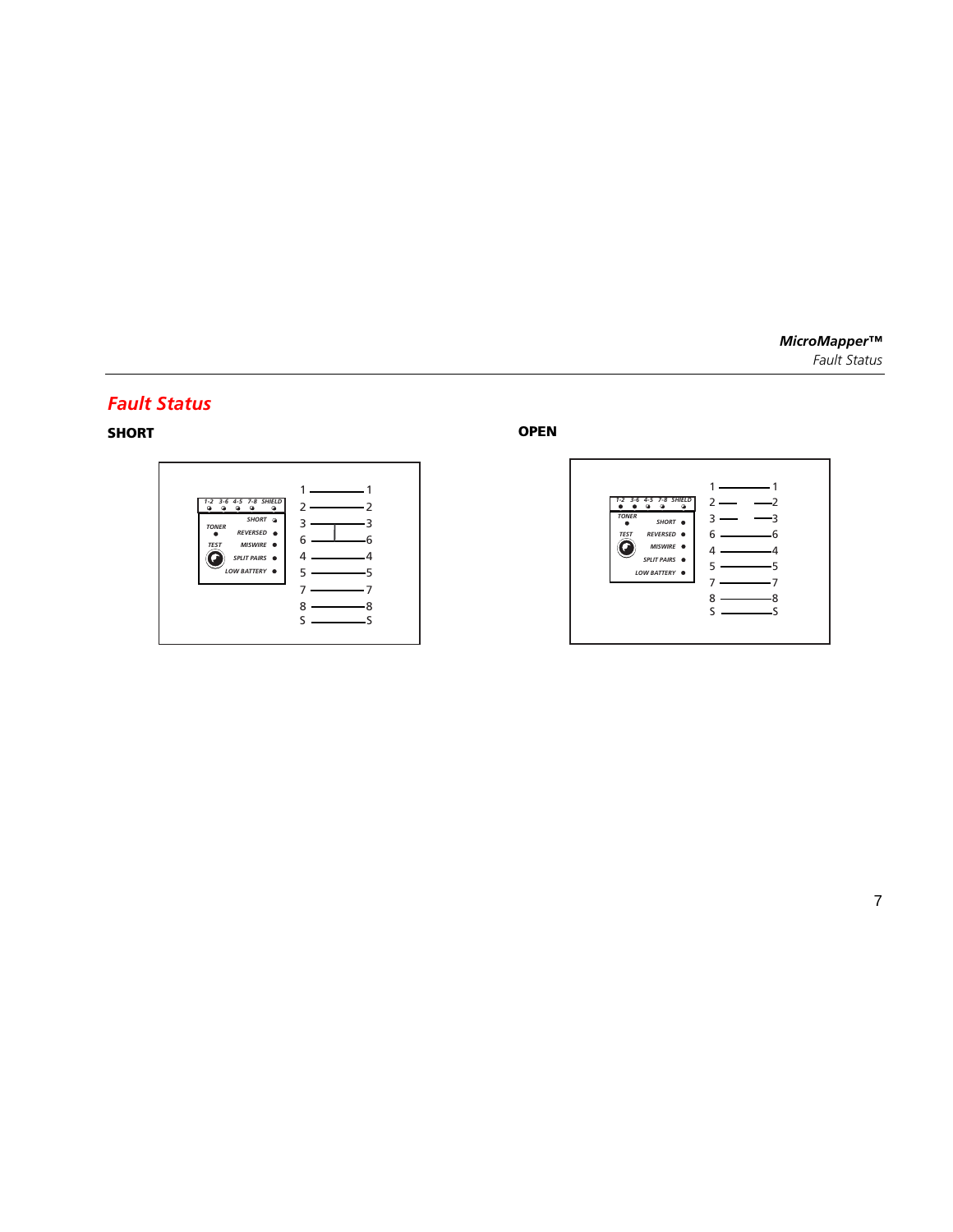#### **REVERSED**



#### **SPLIT PAIR**



#### **MIS-WIRE**